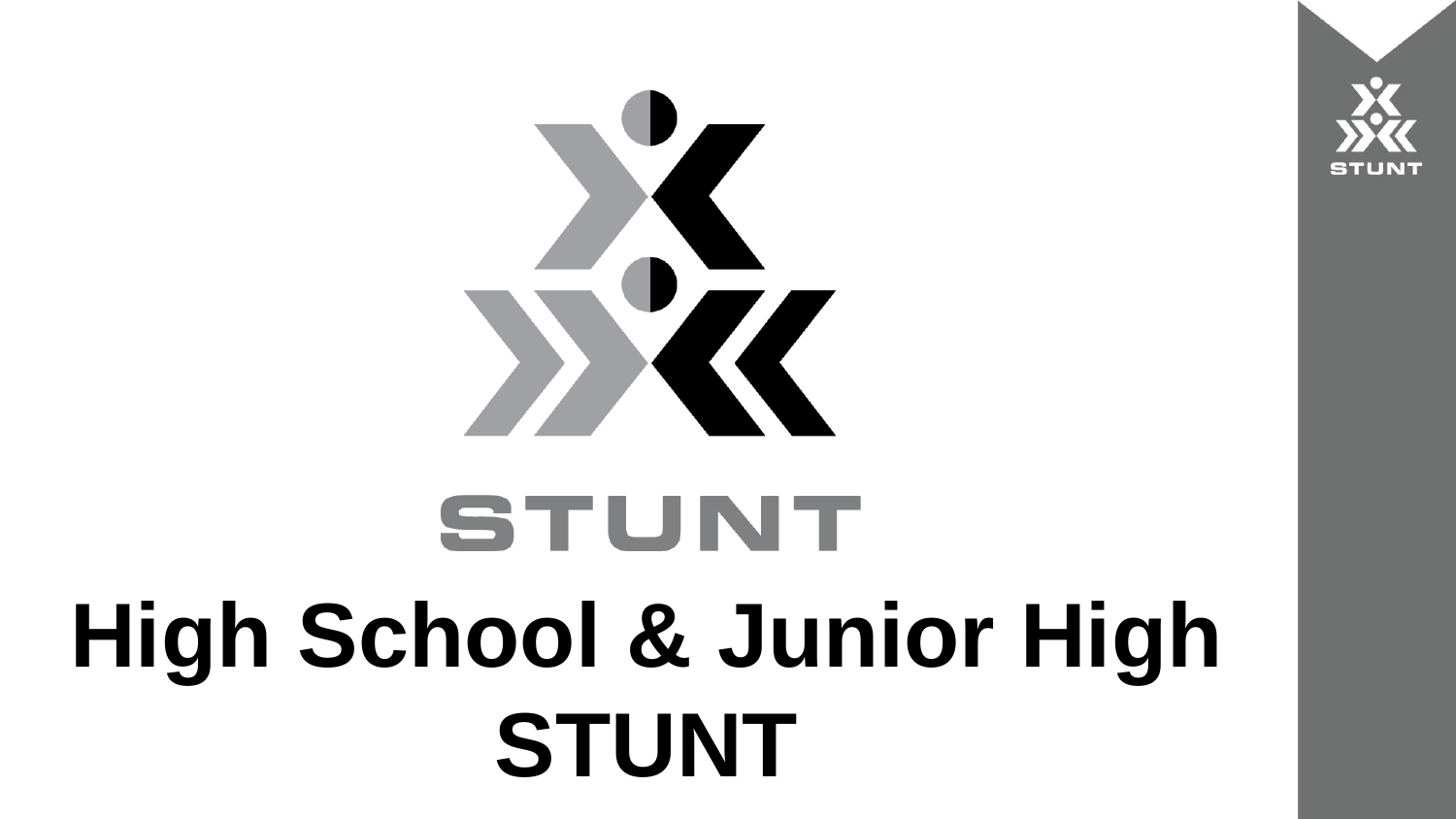This training is designed to cover information specific to High School and Junior High STUNT. This training will cover the specifics of how the game is played and different game elements that are at the high school and junior high levels.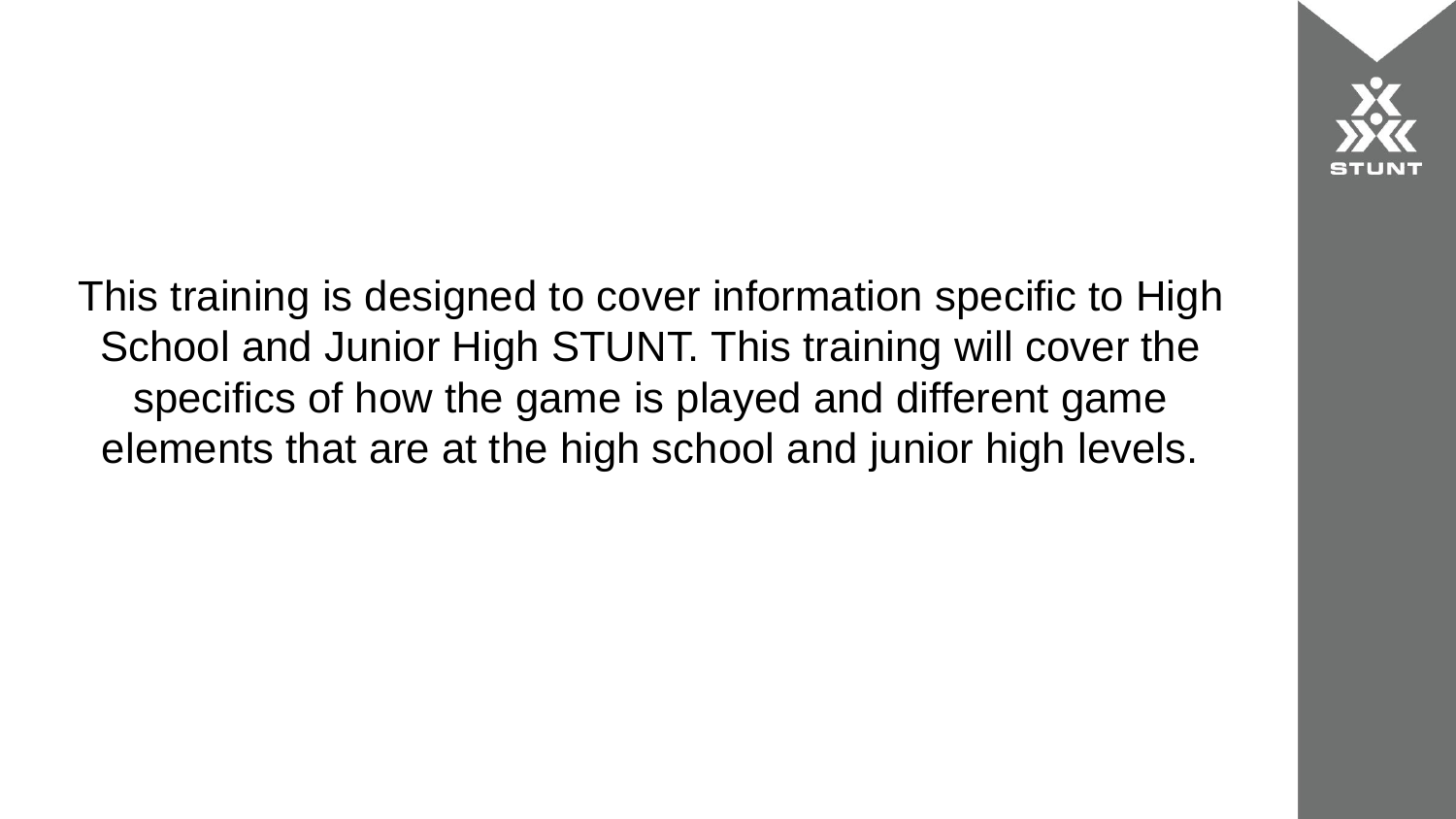## **Team Information**

#### **IMPORTANT DATES**

| Team registration opens    | June 1, 2021          |  |  |  |  |  |  |
|----------------------------|-----------------------|--|--|--|--|--|--|
| <b>Skill Grid released</b> | <b>August 3, 2021</b> |  |  |  |  |  |  |
| <b>Routines released</b>   | <b>Early December</b> |  |  |  |  |  |  |
| <b>Season of Sport</b>     | Spring                |  |  |  |  |  |  |

#### **TEAM MAKEUP**

- There can be no more than sixteen (16) athletes on a team for the 8athlete division and it is recommended that there a minimum of eight (8) athletes.
- The 12-athlete division has no maximum number of athletes on a team but is recommended that there are minimum of twelve (12) athletes.
- There is no restriction on the athletic training staff.

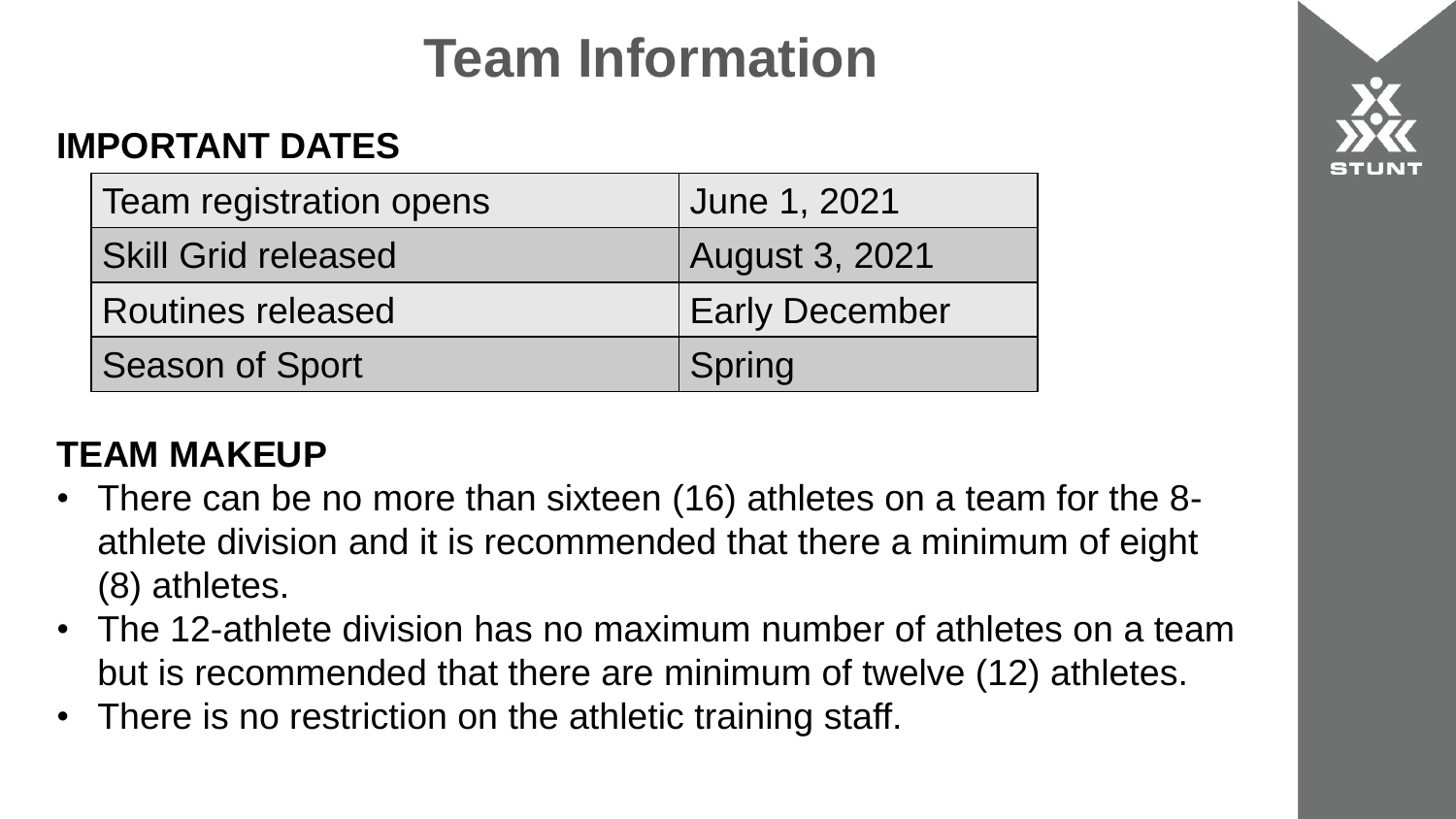## **Introduction to STUNT**

- Each of the first three (3) quarters will consist of four (4) rounds. Each round will consist of **one (1) of six (6)** available routines for high school and junior high, based on the category of the current quarter.
- Quarter 4 will consist of three (3) rounds. Each round will combine the routines of that level in one (1) continuous routine, in the following order: Partner Stunts, Jumps & Tumbling, then Pyramids & Tosses.
- The routines are designed in an overall progression from easier to harder, with Routine 1 having the lowest degree of difficulty.



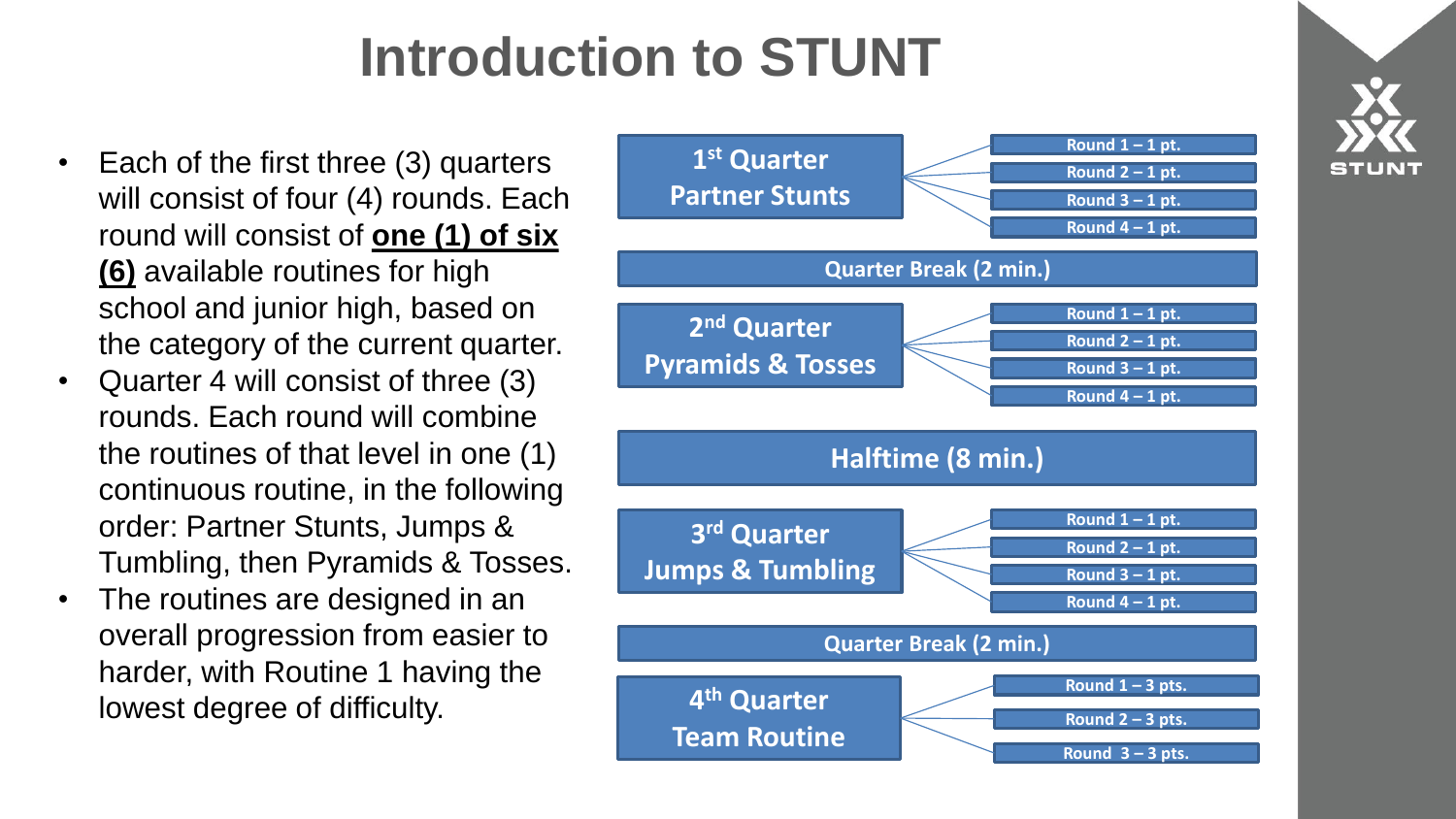## **Team Information**

#### **HIGH SCHOOL**

- Athletes participating on a High School STUNT team must be official students of that institution and are subject to their academic and athletic policies.
- High School STUNT has an 8-athlete and 12-athlete division option. Please refer to the materials section of your USA Cheer account and local area to determine what division is competed in your state.
	- The structure of the game is the same for all divisions.
	- See Appendix B in the Rulebook for an outline of the levels and their requirements.

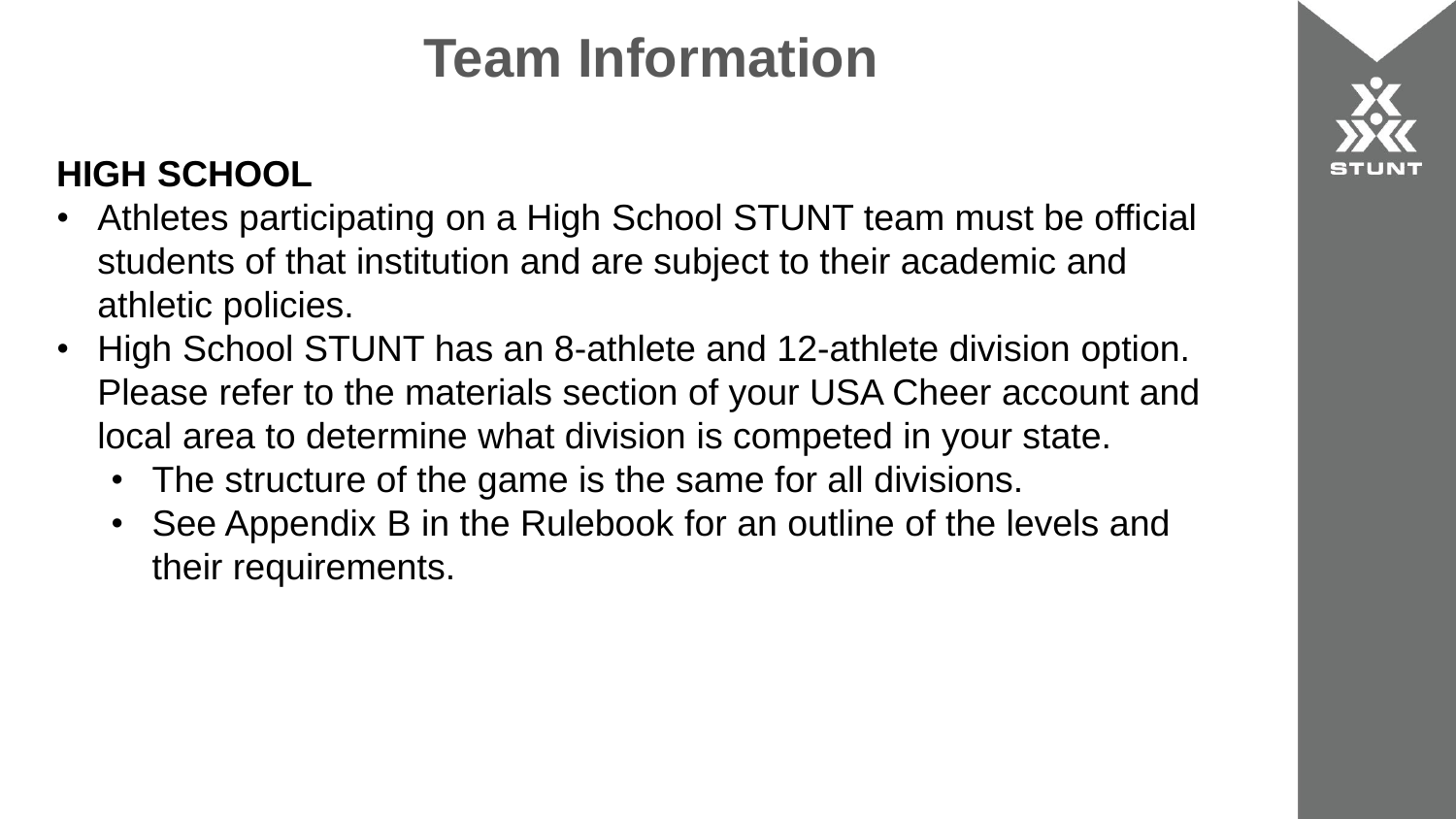## **Team Information**

#### **JUNIOR HIGH**

- Athletes participating on a Junior High STUNT team must be official students of that institution and are subject to their academic and athletic policies.
- Junior High STUNT has an 8-athlete and 12-athlete division option. Please refer to the materials section of your USA Cheer account and local area to determine what division is competed in your state.
	- The structure of the game is the same for all divisions.
	- See Appendix B in the Rulebook for an outline of the levels and their requirements.

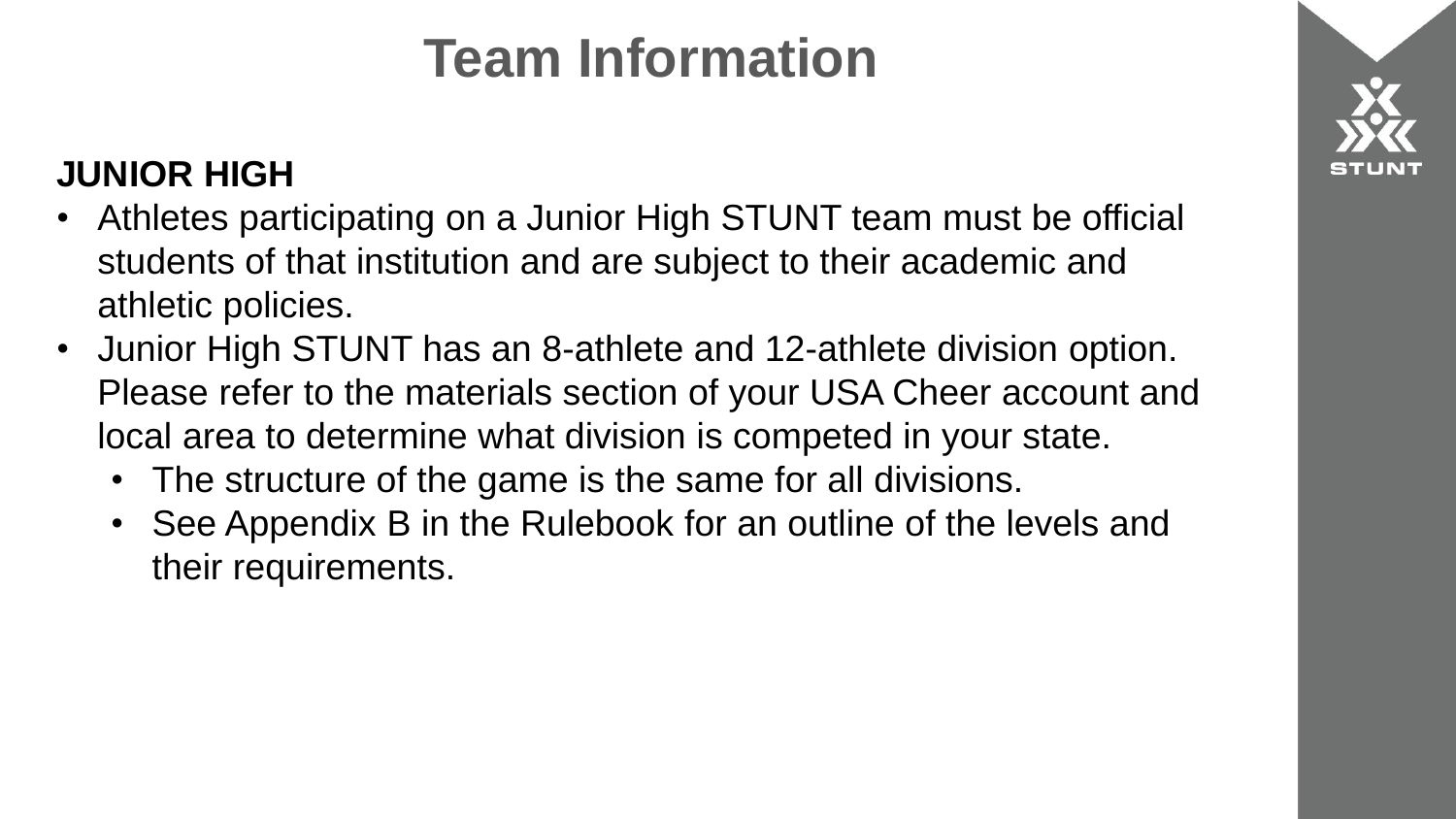## **Game Specifics**

#### **ROUTINE INFORMATION**

- Division specific routines will be used to play.
- There are six (6) routines in each quarter.
	- Quarters 1-3: Four (4) routines will be played.
	- Quarter 4: Three (3) routines will be played
- Partner Stunt routines are the same for both 8-athlete and 12-athlete divisions, with a different number of stunt groups required for each level.
	- For the 12-athlete division:
		- Routines 1 and 2 require three (3) stunt groups.
		- Routines 3 and 4 require two (2) stunt groups.
		- Routines 5 and 6 require one (1) stunt group.
	- For the 8-athlete division:
		- Routines 1-3 require two (2) stunt groups.
		- Routines 4-6 require one (1) stunt group.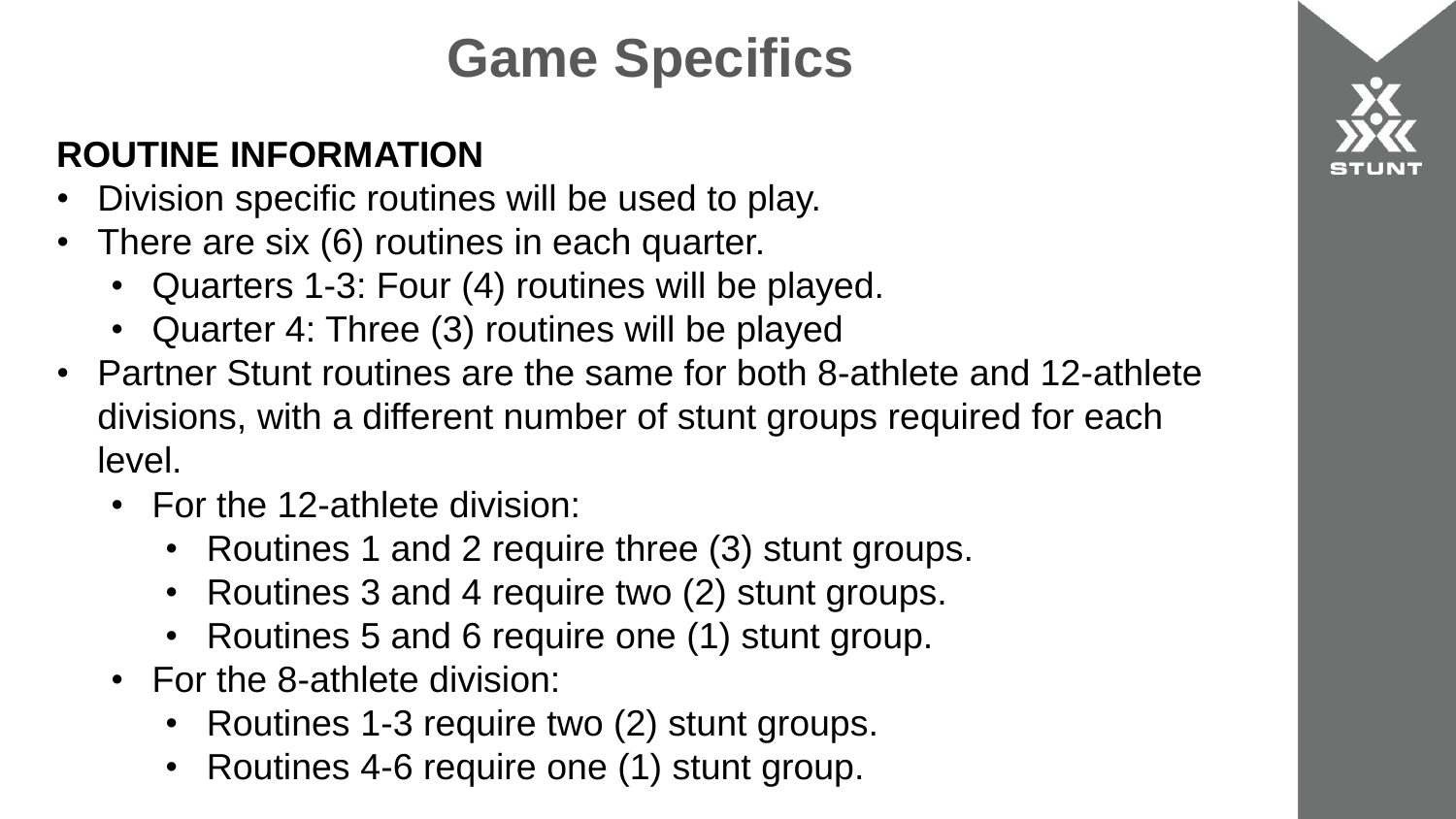## **Game Specifics**



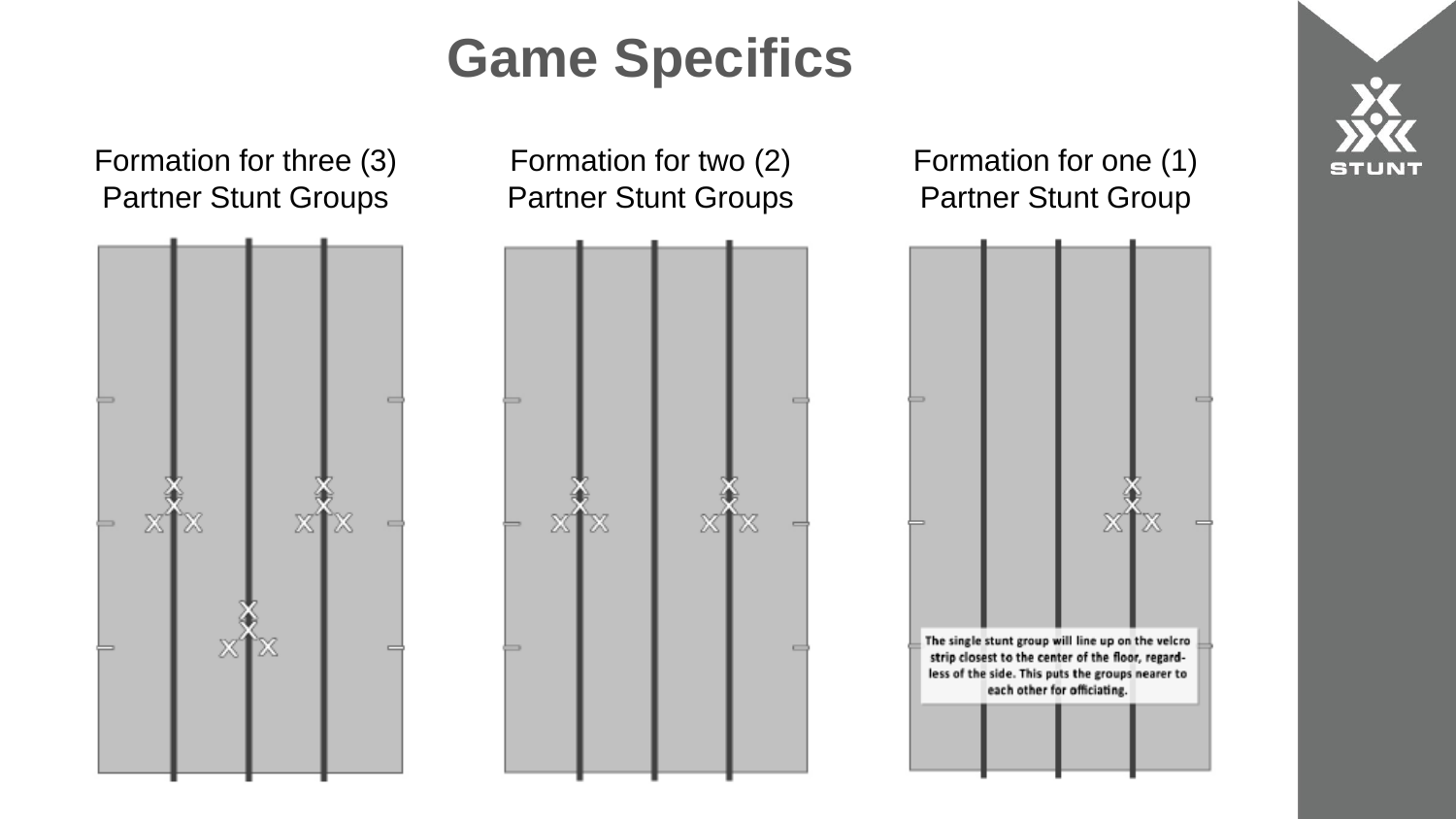## **Game Specifics**

#### **ROUTINE INFORMATION CONT.**

- Pyramids & Tosses routines are different for the 8-athlete and 12 athlete divisions.
	- For the 12-athlete division:
		- All Pyramids & Tosses routines will require twelve (12) athletes.
	- For the 8-athlete division:
		- All Pyramids & Tosses routines will require eight (8) athletes.
- Jumps & Tumbling routines are the same for both 8-athlete and 12 athlete divisions.
	- All Jumps and Tumbling routines require seven (7) athletes.

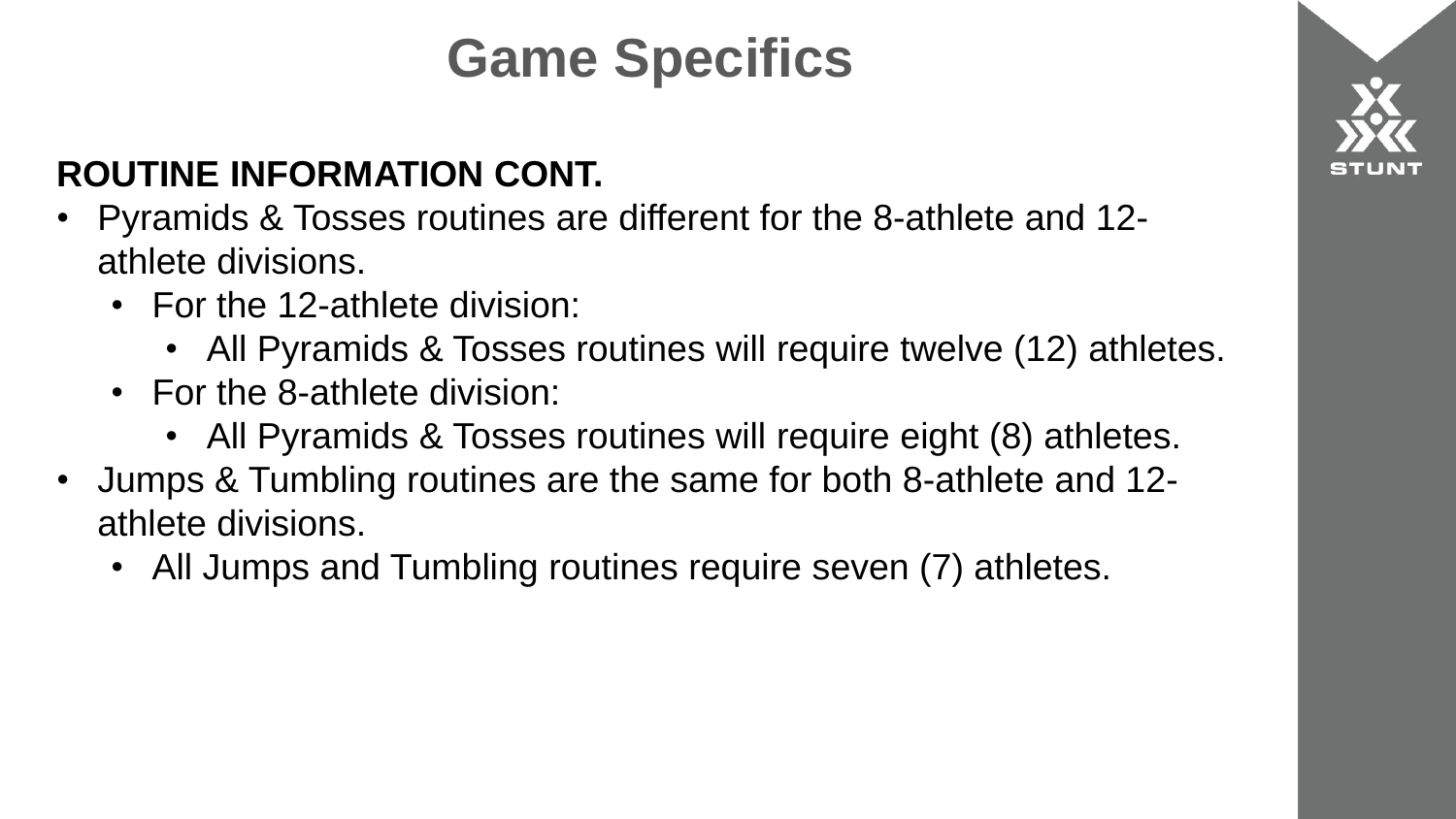## **Ancillary Parts of the Game**

STUNT utilizes a number of game elements to facilitate the structure of the game. Not all elements are used by all levels of STUNT. The following is a list of ancillary parts of the STUNT game and their application at the high school and junior high level of play:

- Coin toss YES
- Possession YES
- Overtime YES
- Mercy Rule NO
- Minimum Must Play Rule NO
- Team Zone YES
- Coaches Challenges NO
- Game Summary Sheets High School YES, Junior High NO

*\*Please refer to your local area to determine if any changes will be made to the game structure.*

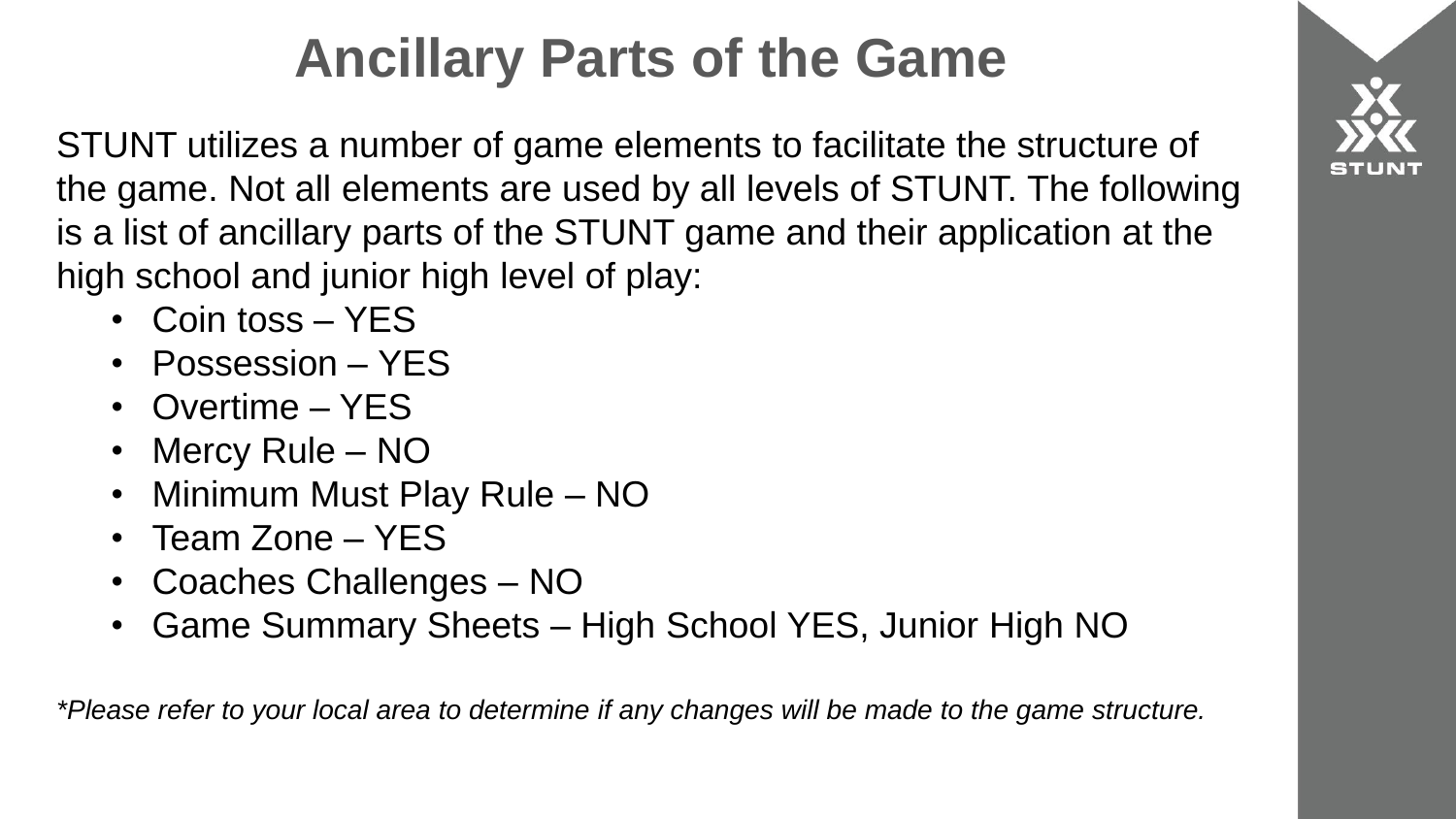### **Game Timeline**





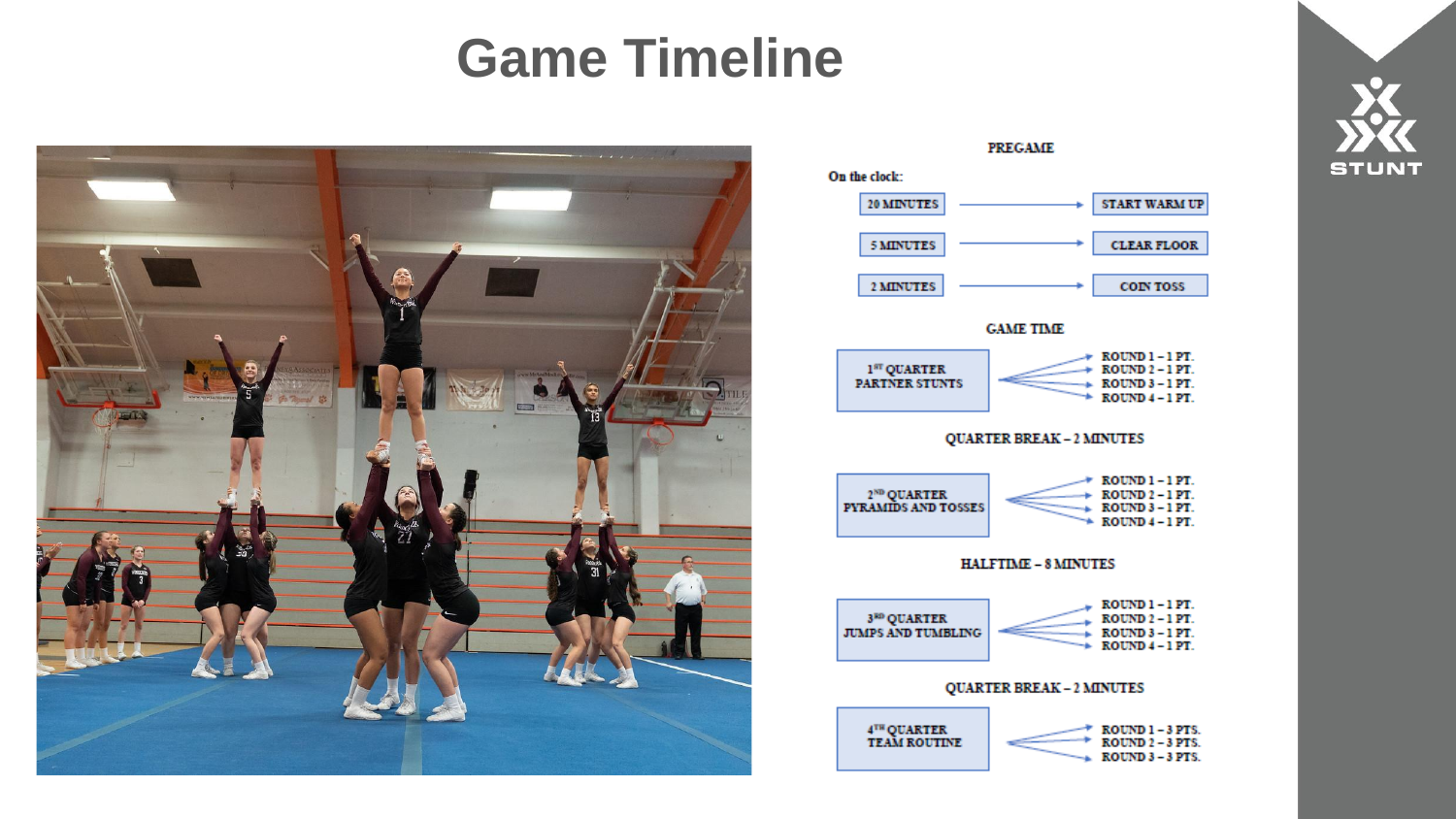# **Game Summary – High School Only**

#### **GAME SUMMARY SHEET**

- It is the coach's responsibility to review personal film from the game to assess each of the errors.
- There will be NO further discussion about the Game Summary Sheet with the Officials.
	- The intention of the Game Summary is to provide coaches with a general assessment and should be combined with personal film to determine specific errors during the game.

|                                                                                  | <b>STUNT Game Summary Sheet</b>                                                                                                                                                                                                |          |                                                             |      |      |                |               |                |              |   |   |   |        |   |   |   |   |   |   |   |
|----------------------------------------------------------------------------------|--------------------------------------------------------------------------------------------------------------------------------------------------------------------------------------------------------------------------------|----------|-------------------------------------------------------------|------|------|----------------|---------------|----------------|--------------|---|---|---|--------|---|---|---|---|---|---|---|
|                                                                                  | Team: The Contract of the Contract of the Contract of the Contract of the Contract of the Contract of the Contract of the Contract of the Contract of the Contract of the Contract of the Contract of the Contract of the Cont |          |                                                             |      |      |                |               |                |              |   |   |   |        |   |   |   |   |   |   |   |
|                                                                                  | <b>STUNT</b>                                                                                                                                                                                                                   |          | Opponent:                                                   |      |      |                |               |                |              |   |   |   |        |   |   |   |   |   |   |   |
|                                                                                  | Q1                                                                                                                                                                                                                             |          | Sor<br>RT #<br>more                                         |      |      | Open.<br>Form. | ı             |                | $\mathbf{2}$ | 3 | 4 |   | 5<br>б |   | 7 |   | 8 |   |   |   |
|                                                                                  | Rnd 1 PS                                                                                                                                                                                                                       |          |                                                             |      |      |                |               |                |              |   |   |   |        |   |   |   |   |   |   |   |
|                                                                                  | Rnd 2 PS                                                                                                                                                                                                                       |          |                                                             |      |      |                |               |                |              |   |   |   |        |   |   |   |   |   |   |   |
|                                                                                  | Rnd 3 PS                                                                                                                                                                                                                       |          |                                                             |      |      |                |               |                |              |   |   |   |        |   |   |   |   |   |   |   |
|                                                                                  | Rnd 4 PS                                                                                                                                                                                                                       |          |                                                             |      |      |                |               |                |              |   |   |   |        |   |   |   |   |   |   |   |
|                                                                                  | Q <sub>2</sub>                                                                                                                                                                                                                 |          | RT #                                                        |      | 8 or |                | Open.         | ı              |              | 2 | з | 4 |        | 5 | 6 | 7 |   | s | 9 |   |
|                                                                                  | Rad 1 PT                                                                                                                                                                                                                       |          |                                                             |      | more |                |               | Form.          |              |   |   |   |        |   |   |   |   |   |   |   |
|                                                                                  | Rnd 2 PT                                                                                                                                                                                                                       |          |                                                             |      |      |                |               |                |              |   |   |   |        |   |   |   |   |   |   |   |
|                                                                                  |                                                                                                                                                                                                                                | Rnd 3 PT |                                                             |      |      |                |               |                |              |   |   |   |        |   |   |   |   |   |   |   |
|                                                                                  | Rnd 4 PT                                                                                                                                                                                                                       |          |                                                             |      |      |                |               |                |              |   |   |   |        |   |   |   |   |   |   |   |
|                                                                                  |                                                                                                                                                                                                                                |          | $12$ or<br>Open.<br>RT #<br>ı<br>2<br>3<br>4<br>5<br>6<br>7 |      |      |                |               |                |              |   |   |   |        | 8 |   | 9 |   |   |   |   |
|                                                                                  | Q3<br>Rnd 1 JT                                                                                                                                                                                                                 |          |                                                             | more |      |                | Form.         |                |              |   |   |   |        |   |   |   |   |   |   |   |
|                                                                                  | Rnd 2 JT<br>Rnd 3 JT                                                                                                                                                                                                           |          |                                                             |      |      |                |               |                |              |   |   |   |        |   |   |   |   |   |   |   |
|                                                                                  |                                                                                                                                                                                                                                |          |                                                             |      |      |                |               |                |              |   |   |   |        |   |   |   |   |   |   |   |
|                                                                                  | Rad4JT                                                                                                                                                                                                                         |          |                                                             |      |      |                |               |                |              |   |   |   |        |   |   |   |   |   |   |   |
|                                                                                  |                                                                                                                                                                                                                                |          |                                                             |      | 8 or |                |               |                |              |   |   |   |        |   |   |   |   |   |   |   |
| Q4                                                                               |                                                                                                                                                                                                                                | RT#      |                                                             |      | more |                | 12 or<br>more | Open.<br>Form. | ı            |   | 2 | з |        | 4 | 5 | 6 | 7 |   | 8 | 9 |
|                                                                                  | Rnd 1 PS                                                                                                                                                                                                                       |          |                                                             |      |      |                |               |                |              |   |   |   |        |   |   |   |   |   |   |   |
|                                                                                  | Rad 1 JT                                                                                                                                                                                                                       |          |                                                             |      |      |                |               |                |              |   |   |   |        |   |   |   |   |   |   |   |
|                                                                                  | Rad 1 PT                                                                                                                                                                                                                       |          |                                                             |      |      |                |               |                |              |   |   |   |        |   |   |   |   |   |   |   |
|                                                                                  | Rnd 2 PS                                                                                                                                                                                                                       |          |                                                             |      |      |                |               |                |              |   |   |   |        |   |   |   |   |   |   |   |
|                                                                                  | Rnd 2 JT                                                                                                                                                                                                                       |          |                                                             |      |      |                |               |                |              |   |   |   |        |   |   |   |   |   |   |   |
|                                                                                  | Rnd 2 PT                                                                                                                                                                                                                       |          |                                                             |      |      |                |               |                |              |   |   |   |        |   |   |   |   |   |   |   |
|                                                                                  | Rnd 3 PS                                                                                                                                                                                                                       |          |                                                             |      |      |                |               |                |              |   |   |   |        |   |   |   |   |   |   |   |
|                                                                                  | Rnd 3 JT                                                                                                                                                                                                                       |          |                                                             |      |      |                |               |                |              |   |   |   |        |   |   |   |   |   |   |   |
|                                                                                  | Rad 3 PT                                                                                                                                                                                                                       |          |                                                             |      |      |                |               |                |              |   |   |   |        |   |   |   |   |   |   |   |
| M-Modified Skill<br>O-Omitted Skill<br>Open. Form. - Incorrect Opening Formation |                                                                                                                                                                                                                                |          |                                                             |      |      |                |               |                |              |   |   |   |        |   |   |   |   |   |   |   |

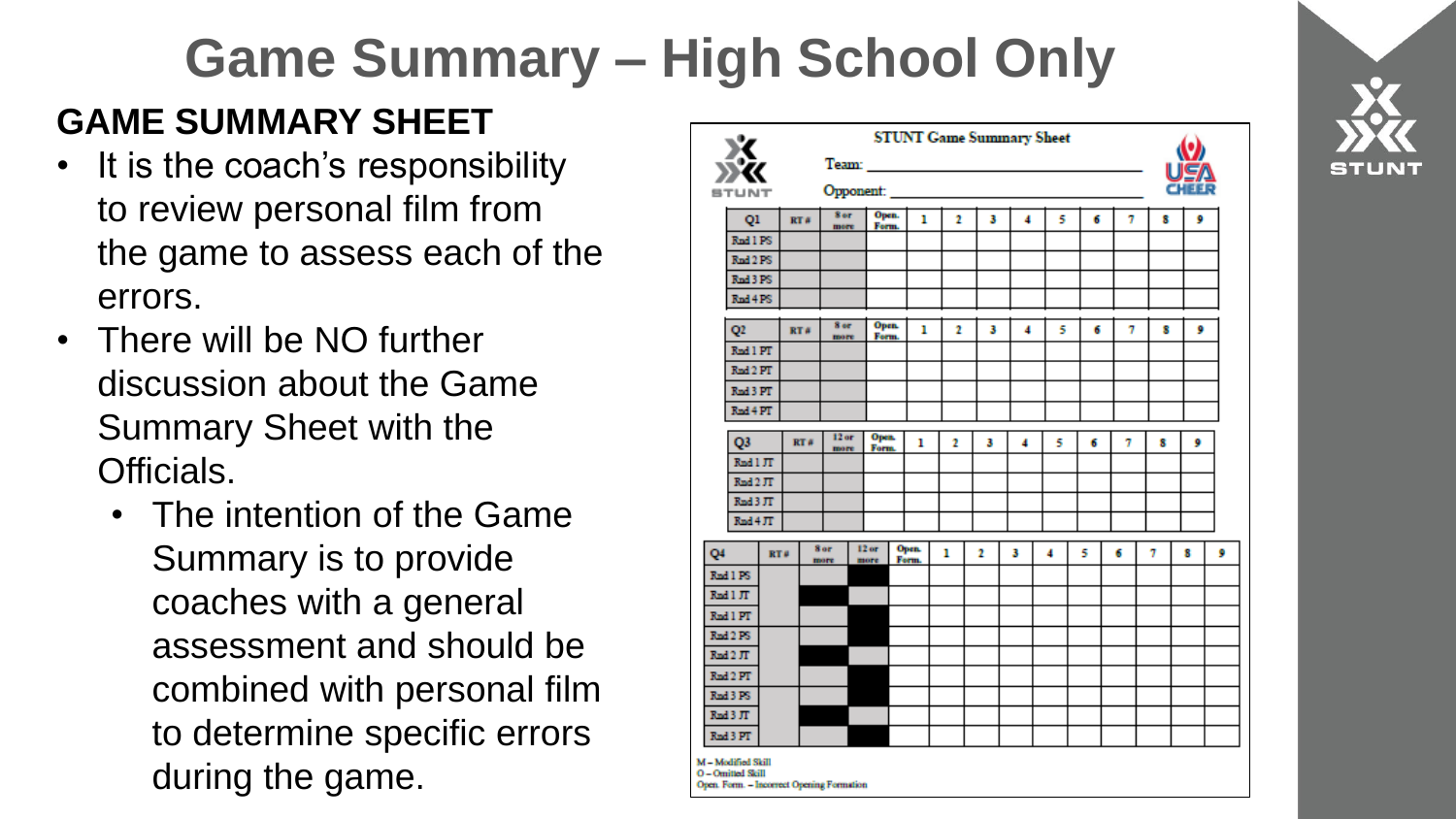## **Game Summary**

#### **READING THE GAME SUMMARY**

- RT  $#$  will list the routine number that was called for that round.
- 8 or more there will be an 'x' in this box if you completed that round with eight (8) or more TOTAL deduction points for the Partner Stunts or Pyramids & Tosses sections.
- 12 or more there will be an 'x' in this box if you completed that round with twelve (12) or more TOTAL deduction points for the Jumps & Tumbling section.
- Open Form. there will be an 'x' in this box if you began the routine in the incorrect opening formation.
- Boxes 1-9
	- M/O there will be a 'M' or 'O' in the box that indicates which 8 count the Modified or Omitted skill was seen by the Officials.

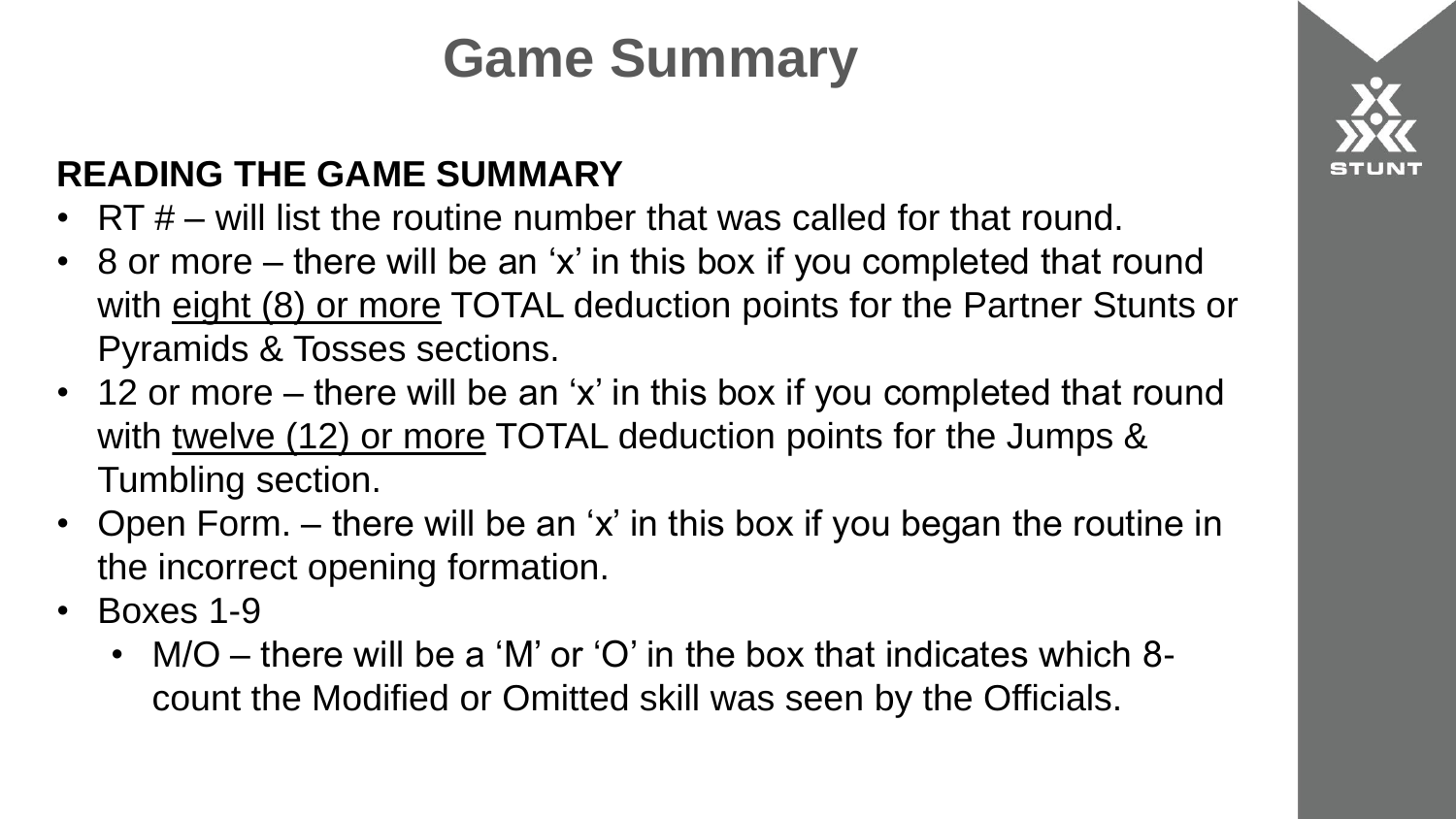# **Basic Costs**

#### **MEMBERSHIPS**

- Team Membership \$149
- Coach Membership (optional) \$30
- Athlete Memberships (optional) \$20
	- Athletes can associate themselves with your team.

#### **OFFICIALS**

- \$25-\$50 per Official per game
	- Rates set by the local/state Officials Association (if you are unsure of your Officials Association, please contact info@usacheer.org).
- Required: Three (3) Officials per game
	- Two (2) Scoring Officials and one (1) Referee
- Must be USA Cheer certified and members of their local/state Officials Association.

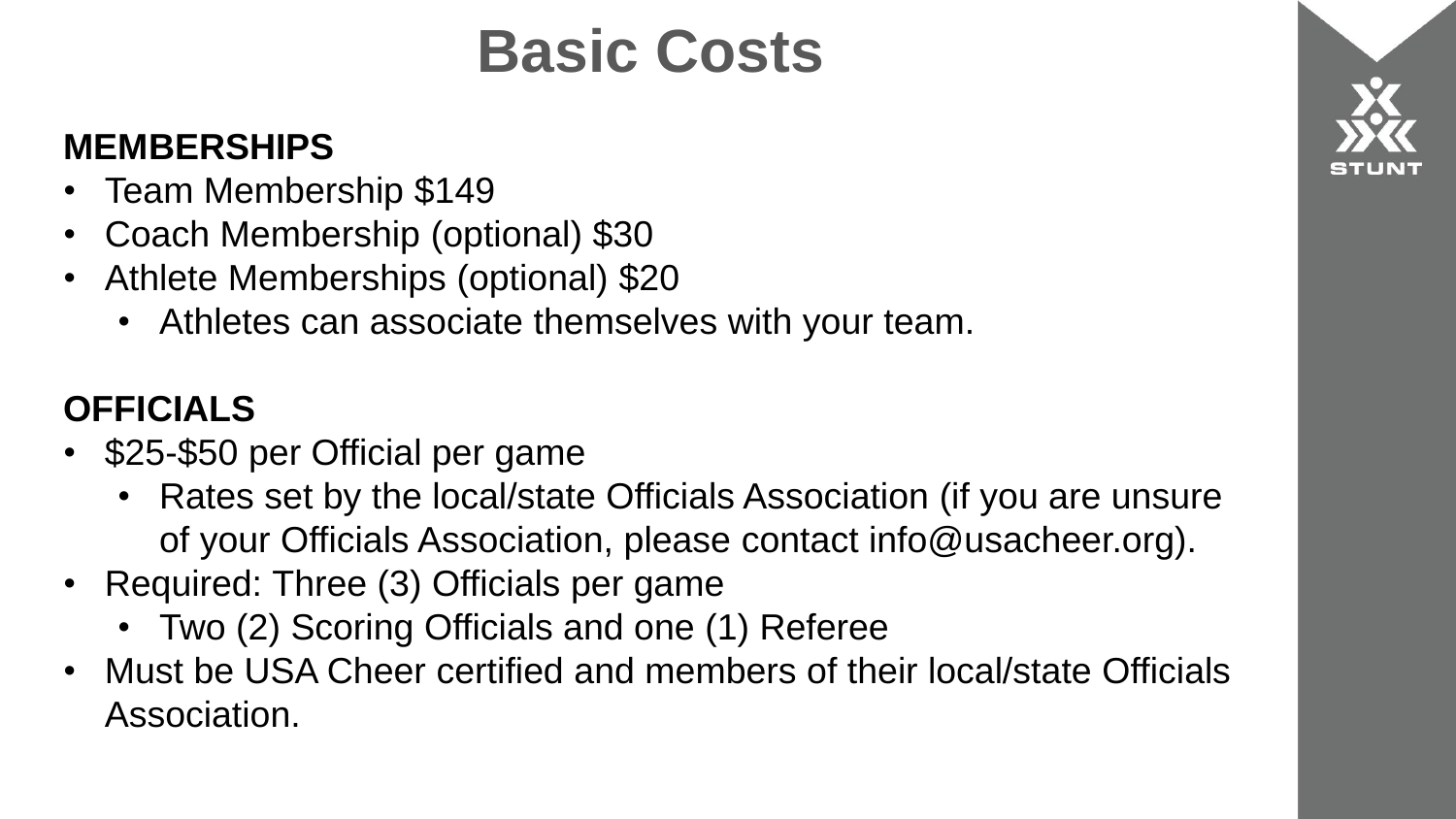## **Resources Available**

- The *[STUNT: Overview of STUNT 2021-22](https://usacheer.webpoint.us/wp15/Certifications/Certification.wp?cer_purchproductID=695)* course includes a general overview about the sport of STUNT including structure of the game, routine structure and the scoring system. This course is complementary with a [USA Cheer STUNT Coach Membership.](https://www.stuntthesport.org/membership-options/)
- Check out [www.stuntthesport.org](http://www.stuntthesport.org/) for tons of great resources including a step-by-step process to starting a STUNT program, STUNT Administrators Guide, New Coach Guidebook, Hosting Packet, and tons more!